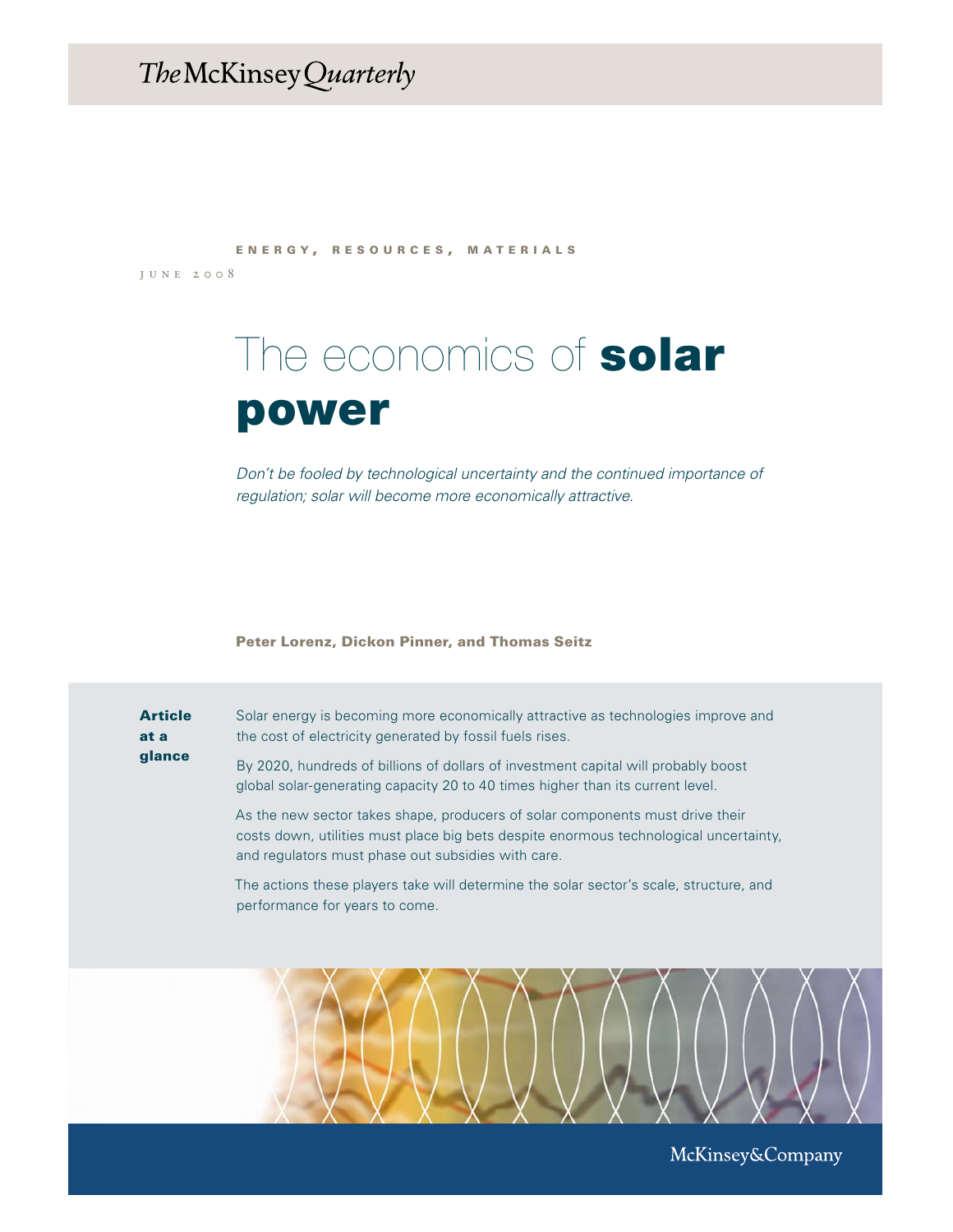A new era for solar power is approaching. Long derided as uneconomic, it is gaining ground as technologies improve and the cost of traditional energy sources rises. Within three to seven years, unsubsidized solar power could cost no more to end customers in many markets, such as California and Italy, than electricity generated by fossil fuels or by renewable alternatives to solar. By 2020, global installed solar capacity could be 20 to 40 times its level today.

But make no mistake, the sector is still in its infancy. Even if all of the forecast growth occurs, solar energy will represent only about 3 to 6 percent of installed electricity generation capacity, or 1.5 to 3 percent of output in 2020. While solar power can certainly help to satisfy the desire for more electricity and lower carbon emissions, it is just one piece of the puzzle.

What's more, solar power faces challenges that are common in emerging sectors. Several technologies are competing to win the lowest-cost laurels, and it's not yet clear which is going to win. Rapid growth has created shortages and high margins for early players, such as the silicon refiners Dow Corning, REC Solar, and Wacker, as well as the component manufacturers First Solar, Q-Cells, and SunPower. Fueled by ever-increasing flows of new equity from venture capital and private-equity firms—\$3.2 billion in 2007—innovative new competitors are entering the sector, and with them the potential for excess supply, falling prices, and deteriorating financial performance for some time.

With competition heating up, the companies building the equipment that generates solar power must relentlessly cut their costs by improving the processes they use to manufacture solar cells, investing in research and development, and moving production to low-cost countries. At the same time, they must secure access to raw materials without tying themselves to the wrong technology or partner.

The evolution of technology looms large for utilities as well. If they hesitate to undertake large long-term investments until the dust clears, they risk losing customers to players such as panel installers willing to put up and finance solar units on the roofs of buildings in return for a share of the savings the owners enjoy. As always in the utility sector, it will be essential to deploy smart regulatory strategies, which in some regions might mean including solar investments in the capital base used to set rates for consumers. Government policies will also continue to influence the sector's development heavily. Deciding when and how to phase out subsidies will be critical for creating a vibrant, cost-competitive sector.

Even in the most favorable regions, solar power is still a few years away from true "grid parity"—the point when the price of solar electricity is on par with that of conventional sources of electricity on the power grid. The time frame is considerably longer in countries such as China and India, whose electricity needs will require large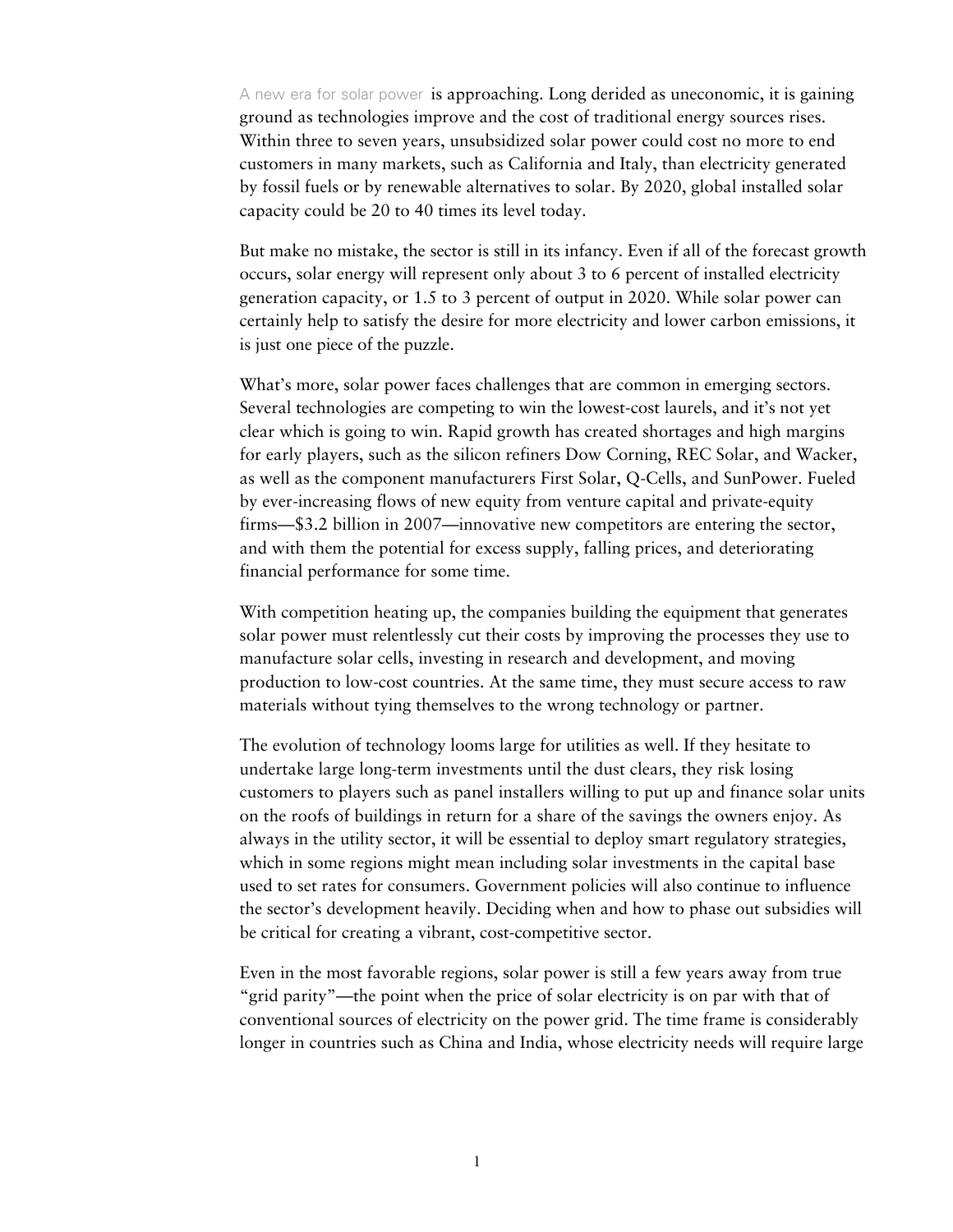amounts of new generating capacity in the years ahead and whose cheap power from coal makes grid parity a more elusive goal.

# The birth of a sector

The solar sector includes a diverse set of players, including the manufacturers of the silicon wafers, panels, and components used to generate much of today's solar power, as well as the installers who put small-scale units on individual roofs, utilities and other operators setting up enormous solar collection systems in deserts, and start-up companies striving for breakthroughs such as lower-cost thin-film technologies. All are operating in a dynamic environment in which long-held assumptions—subsidies, the primacy of incumbents, and the predominance of silicon-wafer-based technology—are being eroded.

#### Beyond subsidies

Government subsidies have played a prominent role in the growth of solar power. Producers of renewable energy in the United States receive tax credits, for example, and Germany requires electricity distributors to pay above-market rates for electricity generated from renewable sources. Without such policies, the high cost of generating solar power would prevent it from competing with electricity from traditional fossil-fuel sources in most regions.

But the sector's economics are changing. Over the last two decades, the cost of manufacturing and installing a photovoltaic solar-power system has decreased by about 20 percent with every doubling of installed capacity. The cost of generating electricity from conventional sources, by contrast, has been rising along with the price of natural gas, which heavily influences electricity prices in regions that have large numbers of gas-fired power plants. These regions include California, the Northeast, and Texas (in the United States), as well as Italy, Japan, and Spain.

As a result, solar power has been creeping toward cost competitiveness in some areas. California, for example, combines abundant sunshine with retail electricity prices that, partly as a result of the state's policies, are among the highest in the United States—up to 36 cents per kilowatt-hour for residential users.<sup>1</sup> Unsubsidized solar power costs 36 cents per kilowatt-hour. Support from the California Solar Initiative<sup>2</sup> cuts the price customers pay to  $27$  cents. Rising natural-gas prices, state regulations aiming to limit greenhouse gas emissions, and the need to build more power plants to keep up with growing demand could push the cost of conventional electricity higher.

During the next three to seven years, solar energy's unsubsidized cost to end customers should equal the cost of conventional electricity in parts of the United States (California and the Southwest) and in Italy, Japan, and Spain. These markets have in common relatively strong solar radiation (or insolation), high electricity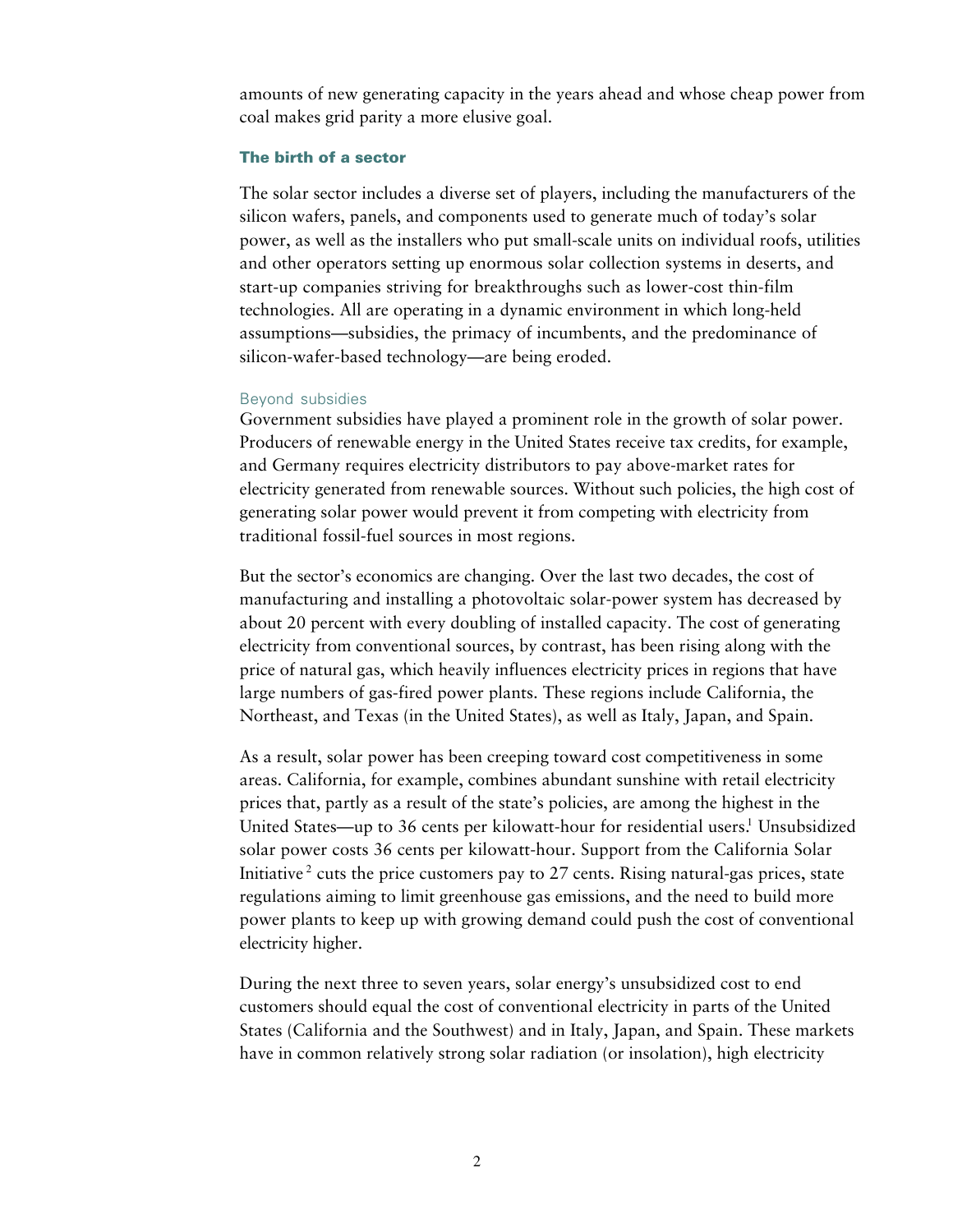prices, and supportive regulatory regimes that stimulate the solar-capacity growth needed to drive further cost reductions (Exhibit 1). These conditions set in motion a virtuous cycle: growing demand for solar power creates more opportunities for companies to reduce production costs by improving solar-cell designs and manufacturing processes, to introduce new solar technologies, and to enjoy lower prices from raw-material and component suppliers competing for market share.

#### EXHIBIT 1





<sup>1</sup>kWh = kilowatt hour; kW<sub>P</sub> = kilowatt peak; TWh = terawatt hour; W<sub>P</sub> = watt peak; the annual solar yield is the amount of electricity generated by a south-facing 1 kW peak-rated module in 1 year, or the equivalent number of hours that the module operates at peak rating.

 $2$ Tier 4 and  $\frac{1}{5}$  are names of regulated forms of electricity generation and usage.

<sup>3</sup>Unsubsidized cost to end users of solar energy equals cost of conventional electricity.

Source: CIA country files; European Photovoltaic Policy Group; Eurostat; Pacific Gas & Electric (PG&E); Public Policy Institute of New York State; McKinsey Global Institute analysis

We forecast global solar demand by estimating the payback period for customers in different countries and regions. (Payback estimates rest on projected system costs and power prices, as well as local sunlight and incentive schemes.) Our analysis suggests that by 2020 at least ten regions with strong sunlight will have reached grid parity, with the price of solar electricity falling from upward of 30 cents per kilowatt-hour to 12, or even less than 10, cents. From now until 2020, installed global solar capacity will grow by roughly 30 to 35 percent a year, from 10 gigawatts today to about 200 to 400 gigawatts <sup>3</sup> (Exhibit 2), requiring capital investments of more than \$500 billion. Exactly where within this range actual installed capacity falls will depend upon the evolution of solar costs, carbon costs, and power prices (which in turn are heavily influenced by natural gas prices). Even though this volume represents only 1.5 to 3 percent of global electricity output, the roughly 20 to 40 new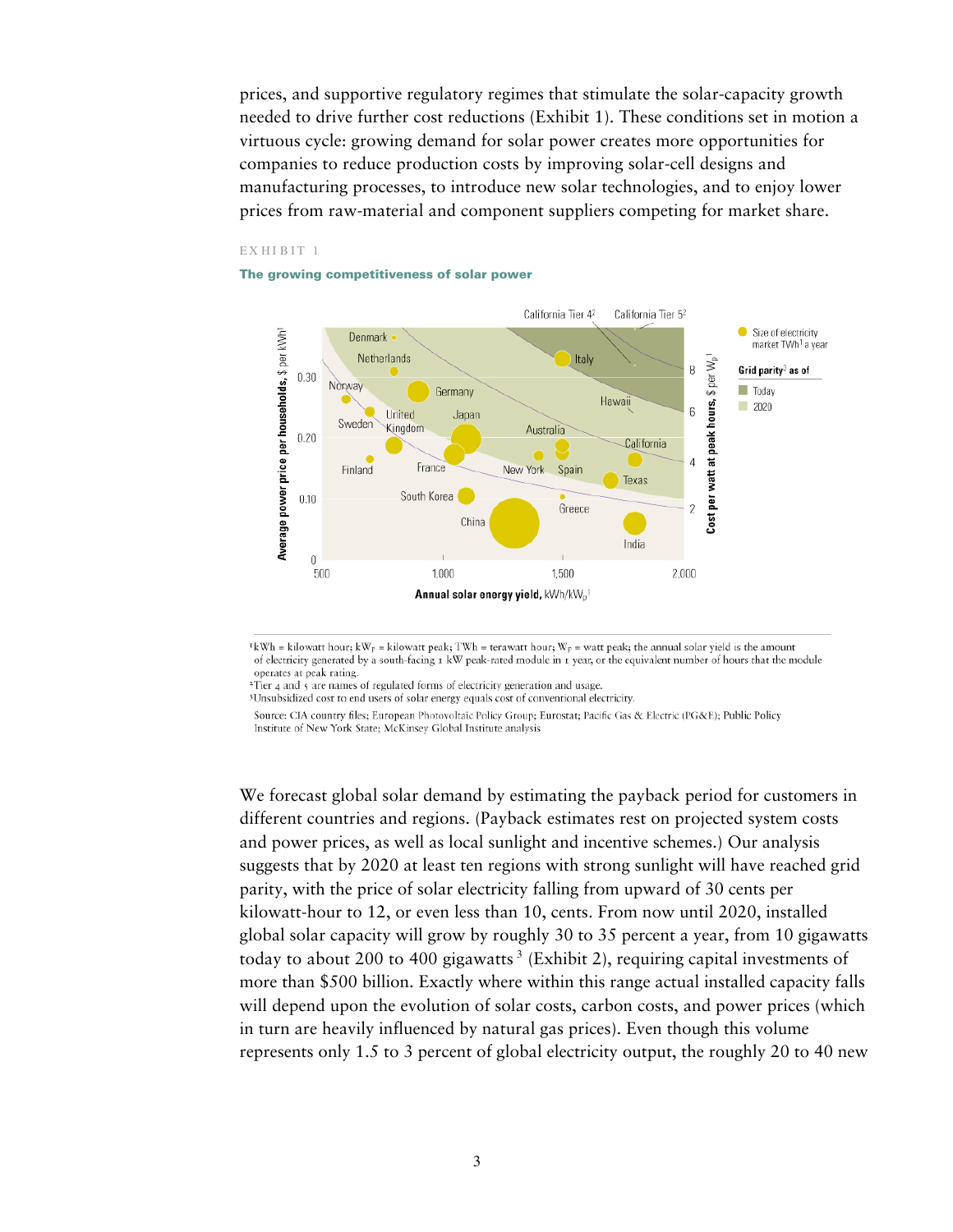gigawatts a year of installed solar capacity would provide about 10 to 20 percent of annual new power capacity over that period. This level of installed solar capacity would abate some 125 to 250 megatons of carbon dioxide—roughly 0.3 to 0.6 percent of global emissions in 2020.

#### EXHIBIT 2

#### The global solar market in 2020



<sup>1</sup>Estimate uses base-case scenario. Aggressive scenario predicts 400 GW in 2020.

#### Evolving technologies

Our demand and capacity forecasts assume continued improvement in solar-cell designs and materials but neither a radical breakthrough nor the emergence of a dominant technology. At present, three technologies—silicon-wafer-based and thin-film photovoltaics and concentrated solar thermal power—are competing for cost leadership. Each has its advantages for certain applications, but none holds the overall crown. Major innovations and shifts in the relative cost competitiveness of these technologies could occur.

Companies that use either of the current photovoltaic technologies, which generate electricity directly from light, are striving to reduce costs by making their systems more efficient. In power conversion, efficiency means the amount of electrical power generated by the solar radiation striking the surface of a photovoltaic cell in a given period of time. For each unit of power generated, more efficient systems require less raw material and a smaller solar-collection surface area, weigh less, and are cheaper to transport and install.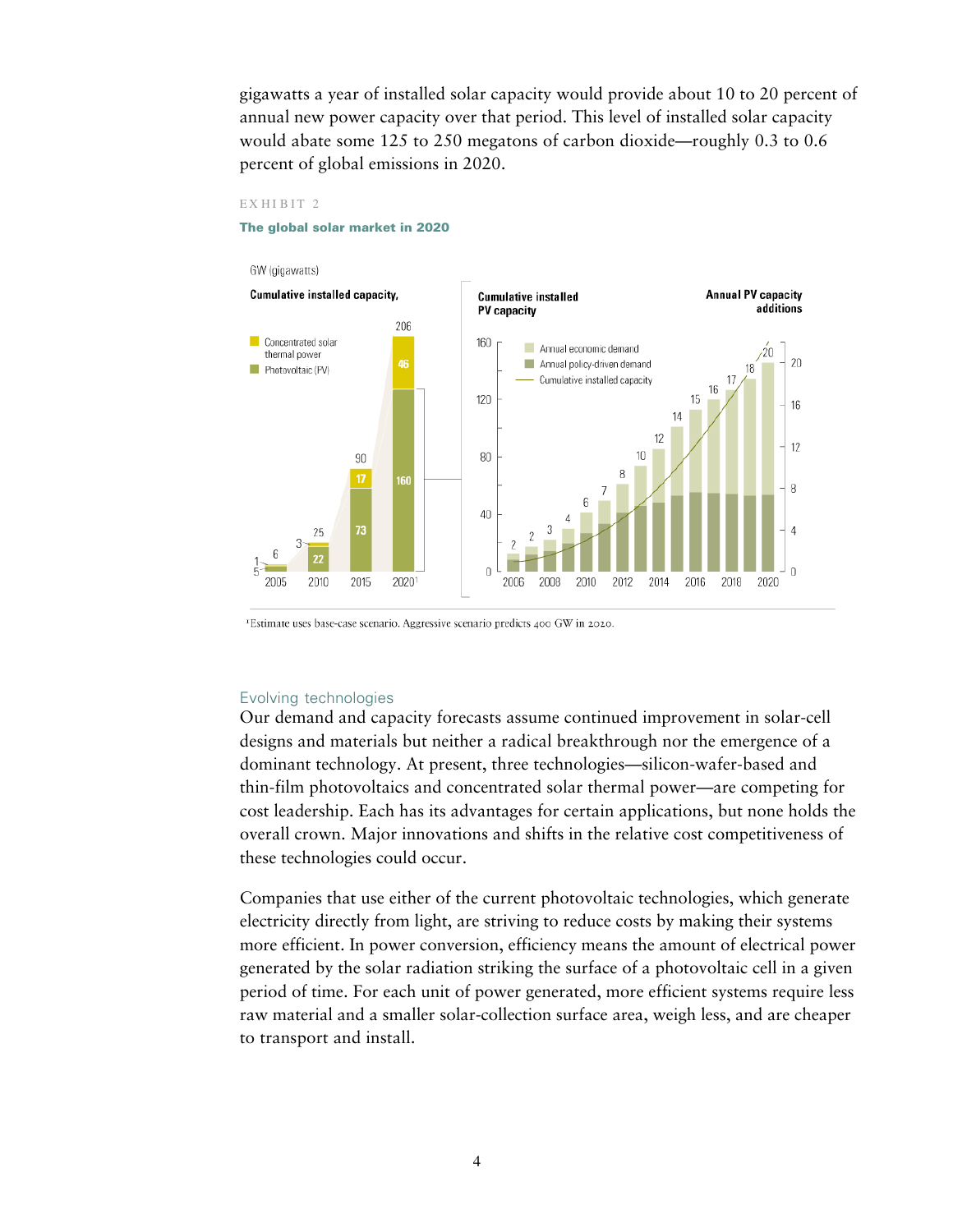*Silicon-wafer-based photovoltaics*. Although 90 percent of installed solar capacity uses silicon-wafer-based photovoltaic technology, it faces two challenges that could create openings for competing approaches. For one thing, though it is well suited to space-constrained rooftop applications (because it is roughly twice as efficient as current thin-film photovoltaic technologies), the solar panels and their installation are costly: larger quantities of photovoltaic material (in this case, silicon) are required to make the panels than are to make thin-film photovoltaic solar cells.<sup>4</sup> Second, companies are starting to approach the theoretical efficiency limit—31 percent—of a single-junction silicon-wafer-based photovoltaic cell; several now achieve efficiencies in the 20 to 23 percent range. To be sure, there is still room for improvement before the limit is reached, and clever engineering techniques (such as concentrating sunlight on solar cells or adding a number of junctions made of different materials to absorb a larger part of the light spectrum more efficiently) could extend it, though many of these ideas increase production costs.

*Thin-film photovoltaics*. The other important photovoltaic approach, thin-film technology,<sup>5</sup> has been available for many years but only recently proved that it can reach sufficiently high efficiency levels (about 10 percent) at commercial production volumes. Thin film trades off lower efficiencies against a significantly lower use of materials—about 1 to 5 percent of the amount needed for silicon-wafer-based photovoltaics. The result is a cost structure roughly half that of wafer-based silicon. This technology also has significant headroom to extend the cost gap in the long term.

But challenges abound. The lower efficiency of thin-film modules<sup>6</sup> means that they are currently best suited to large field installations and to large, flat rooftops. Furthermore, the longevity of these modules is uncertain; silicon-wafer-based photovoltaics, by contrast, maintain their output at high levels for more than 25 years. Of the most promising thin-film technologies, only one—cadmium telluride—has truly reached commercial scale, and some experts worry about the toxicity of cadmium and the availability of tellurium. A final complicating factor is that a new generation of nanoscale thin-film technologies now on the horizon could significantly increase the efficiency and reduce the cost of producing solar power.

*Concentrated solar thermal power*. The third major solar technology, concentrated solar thermal power, $^7$  is the cheapest available option today but has two limitations. Photovoltaic systems can be installed close to customers, thereby reducing the expense of transmitting and distributing electricity. But concentrated solar thermal power systems require almost perfect solar conditions and vast quantities of open space, both often available only at a great distance from customers. In addition, the ability of concentrated solar thermal power to cut costs further may be limited, because it relies mostly on conventional devices such as pipes and reflectors, whose costs will probably fall less significantly than those of the materials used in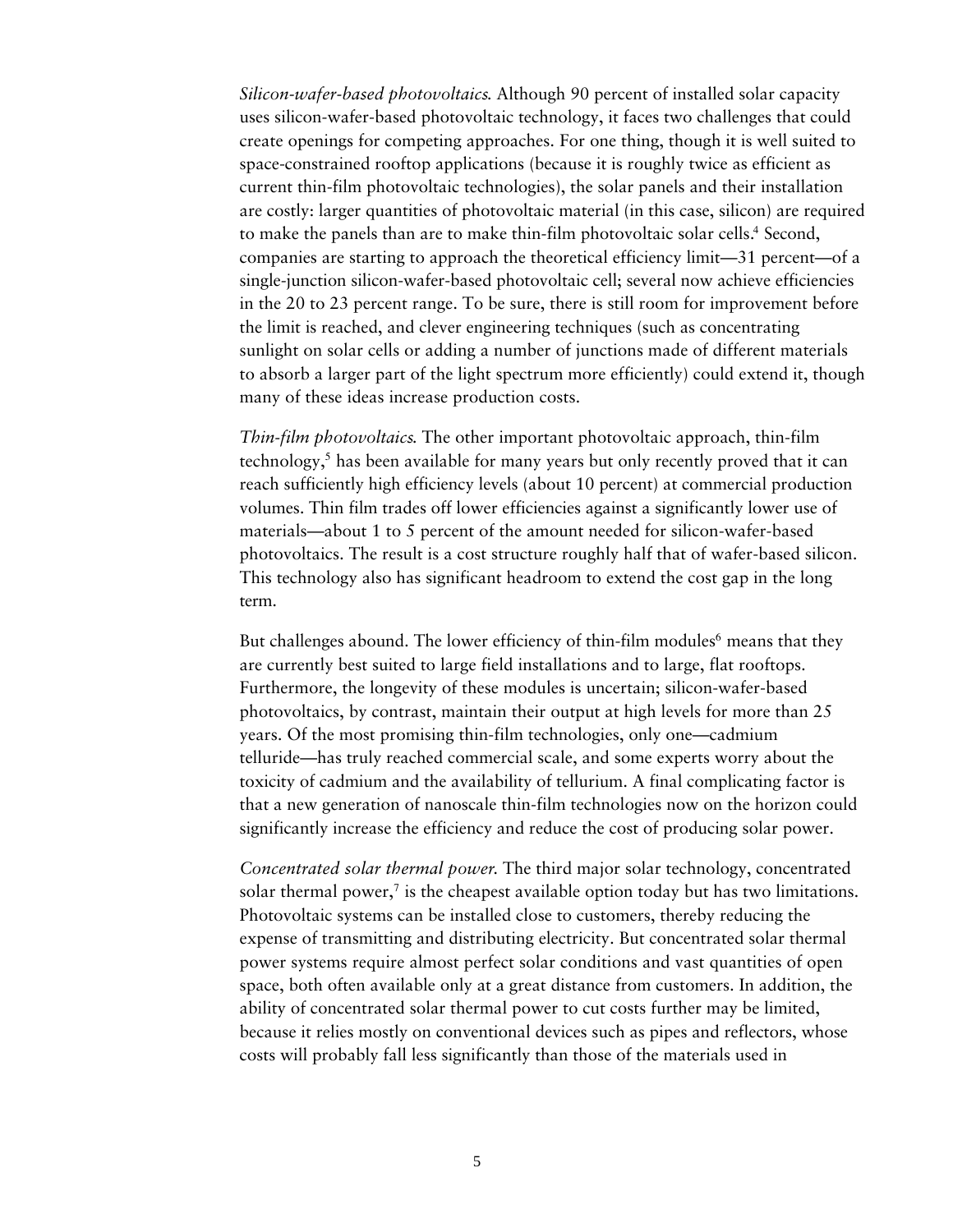semiconductor-based photovoltaics. Nonetheless, several European utilities now regard concentrated solar thermal power as the solar technology of choice.

# The road ahead

The extent and speed of this emerging sector's growth will depend on its ability to keep driving down the cost of solar power. No single player or set of players can make that happen on its own.

• The necessary technological breakthroughs will come from solar-component manufacturers, but rapid progress depends on robustly growing demand from end users, to whom many manufacturers have only limited access.

• Utilities have strong relationships with residential, commercial, and industrial customers and understand the economics of serving them. But these companies will have difficulty driving the penetration of solar power unless they have a much clearer sense of the cost potential of different solar technologies.

• In some regions, regulators can accelerate the move toward grid parity, as they did in California and Germany, but they can't reduce the real cost of solar power. Poor regulation might even slow the fall in prices.

Although these considerations make it difficult to predict outcomes and to prescribe strategies, certain economic principles do apply.

# Solar-component manufacturers

The fundamentals are clear for photovoltaic-component manufacturers that hope to remain competitive: there's no escaping significant R&D investments to stimulate continued efficiency improvements, as well as operational excellence to drive down manufacturing costs. Furthermore, in view of the technological uncertainty, established silicon-wafer-based companies should hedge their bets by investing in advanced thin-film technologies.

Some manufacturers have considered establishing partnerships or vertically integrating—approaches that could give them access to supplies, customers, and financing but might also lock them into the wrong technology. To make the right trade-offs, the manufacturers of components for silicon-wafer-based and thin-film technologies should focus on fundamentals, such as manufacturing costs, efficiency improvements, and the movement of prices for raw materials.

*Raw materials*. Polysilicon is the main raw material for silicon-wafer-based solar-cell manufacturers, which now consume more of it than the semiconductor industry does. Over the last two years, shortages and price spikes have been the result.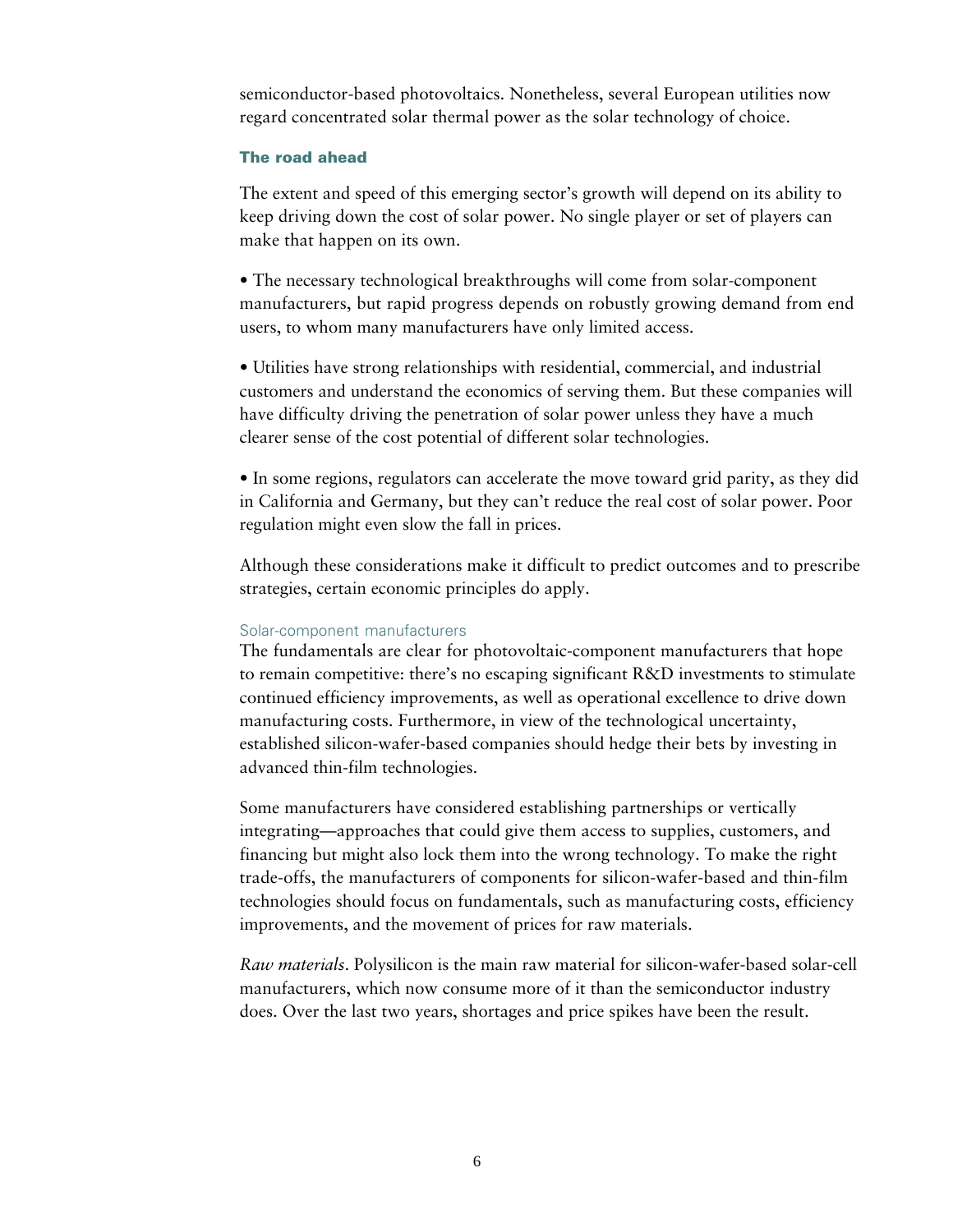High margins have encouraged incumbents to add capacity and have attracted new entrants. Many observers have therefore been predicting that global polysilicon production capacity will at least triple from 2005 to 2010, while our forecasts indicate that demand for the material will only double during the same period. This mismatch suggests that the spot price of polysilicon could drop from over \$200 a kilogram to levels previously seen in the semiconductor industry—as little as \$30 to \$50. Of course, if global demand for silicon-based modules surged, or if announced capacity additions did not materialize or were delayed (due to cancelled projects, quality issues, or the sorts of engineering and construction delays that are currently prevalent in many other capital intensive industries), the price effect might be dampened significantly. Industry participants should therefore screen supply and demand developments continuously.

*Production process technology*. The way companies manufacture solar cells has the largest impact on the cells' efficiency and their cost. Many incumbents have invested heavily in developing proprietary manufacturing processes. Some start-up cell manufacturers, by contrast, buy entire manufacturing lines from equipment companies such as Applied Materials.

Cell manufacturers are valuable partners for equipment companies hoping to tap into the growth of the solar sector. The equipment companies need formal partnerships that will allow them to retain ownership of the intellectual property associated with their manufacturing processes—a difficult trick that these vendors tried (and failed) to pull off in the semiconductor sector. The same thing could happen again unless equipment providers can figure out how to make their offerings extremely cost competitive and difficult for operators to imitate or enhance.

*Producing in low-cost regions*. Many leading silicon-wafer-based photovoltaic solar companies are located in high-wage countries. These manufacturers produce cells that are typically more efficient than those produced in lower-wage countries; for example, many German and US cells achieve an efficiency of 20 percent or more, compared with 15 to 16 percent for Chinese ones. Yet countries like China and India will inevitably gain an overall cost advantage by developing the skills needed to produce more efficient cells. Companies in regions with high labor costs should therefore constantly monitor the benefits and risks of locating their next plant in an area that offers lower-cost labor and generous subsidies.

#### **Utilities**

Although the distributed nature of solar power might seem to clash with the utilities' business model of centralized electricity generation, these companies do have assets in the solar era, starting with strong customer relationships. They are also in a good position to integrate electricity generated at large numbers of different locations (such as rooftops) into the existing network. Many utilities could use their advanced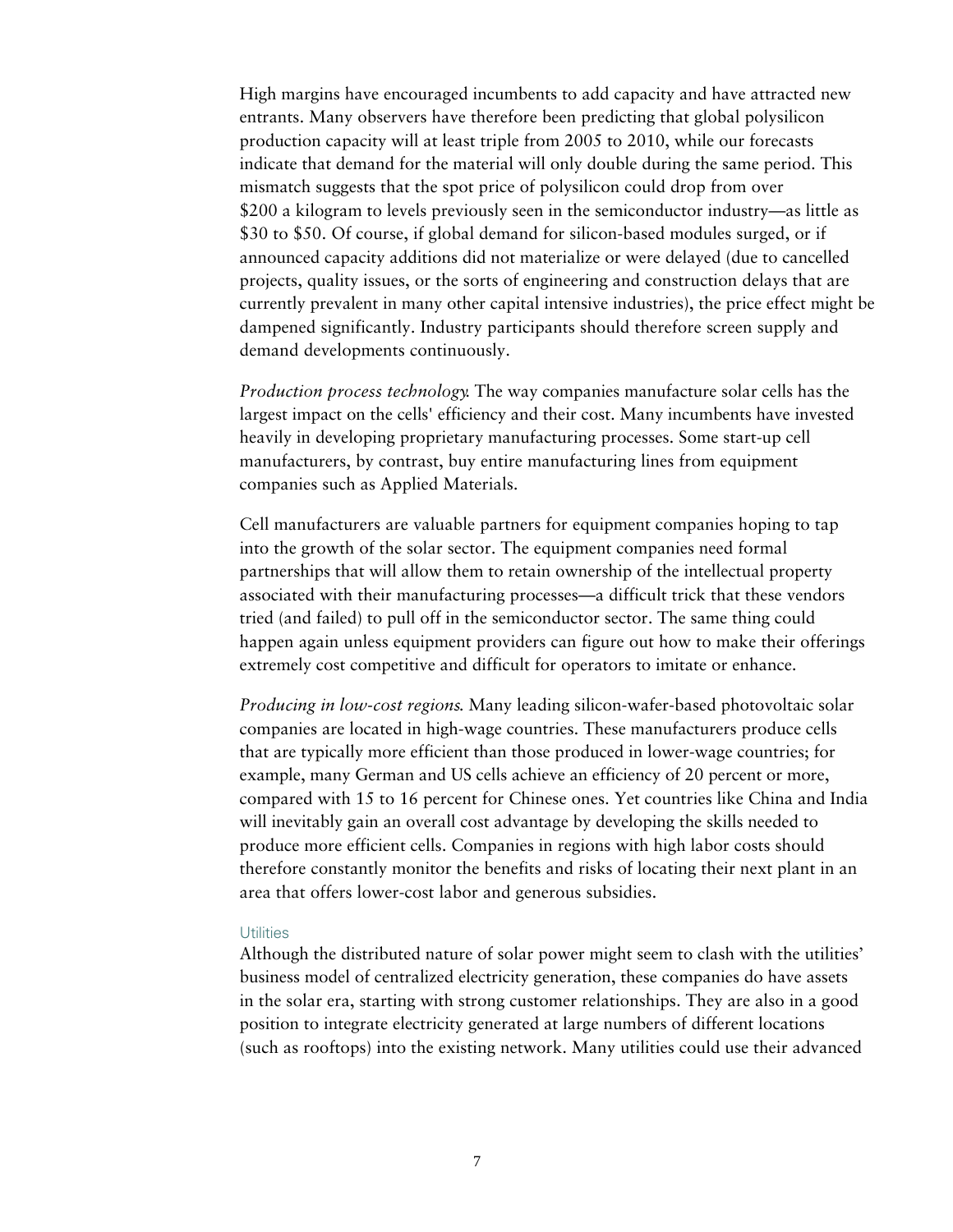metering infrastructure to calculate the full value of solar power during peak times. One way of leveraging these assets would be to form partnerships with component manufacturers. Building profitable partnerships will require utilities to develop new skills, such as installing and managing solar-generation capacity, as well as deciding which solar technologies best suit their service territories.

The technology that currently seems most attractive for utilities is concentrated solar thermal power, because it involves centralized electricity generation—much as traditional coal, nuclear, and hydroelectric facilities do—and is today's low-cost solar champion. Its long-term cost prospects, though, are less favorable than those of some emerging photovoltaic technologies, so choosing it now is in effect a strategic bet on how quickly relative costs and local subsidy environments will change.

While the natural tendency might be to postpone investments until the technology picture becomes clearer, sitting on the sidelines poses risks for the utilities. As the cost of solar energy decreases, the growing number of companies that will probably enter the business of installing solar equipment could cut off some utilities from their customers. Installers buy solar panels, mount them in homes and businesses, and then lease them in return for a stream of payments lower than prevailing electricity rates but still high enough to earn a healthy return on the panel investment. Since people who now pay the highest electricity rates would be the most likely to switch, utilities would lose their most valuable customers.

One way of coping would be to forge relationships with solar-cell and -module manufacturers that could help utilities claim a portion of this emerging business while they gain experience integrating distributed generating capacity into the grid. It should be in their interest to strike up such partnerships quickly, before disintermediation reduces their attractiveness as partners, since savvy manufacturers will pit them against installers in a quest for the most favorable financial arrangements.

Another approach for the utilities involves regulatory strategy—for example, they could try to persuade regulators to add solar investments to their rate base (the expenses and capital investments that regulators use to calculate fair retail electricity prices). Although such a readjustment would raise electricity rates, utilities could argue that the long-term benefits would be significant: increasing their reserve margins while making conventional power generation investments unnecessary, dampening future rate increases from rising fuel prices, meeting environmental targets, and accelerating the decline in solar-power costs. This approach yields a fixed return on capital that might ultimately be lower than what would be possible if utilities bet successfully on the right technologies, but it also mitigates investment risk.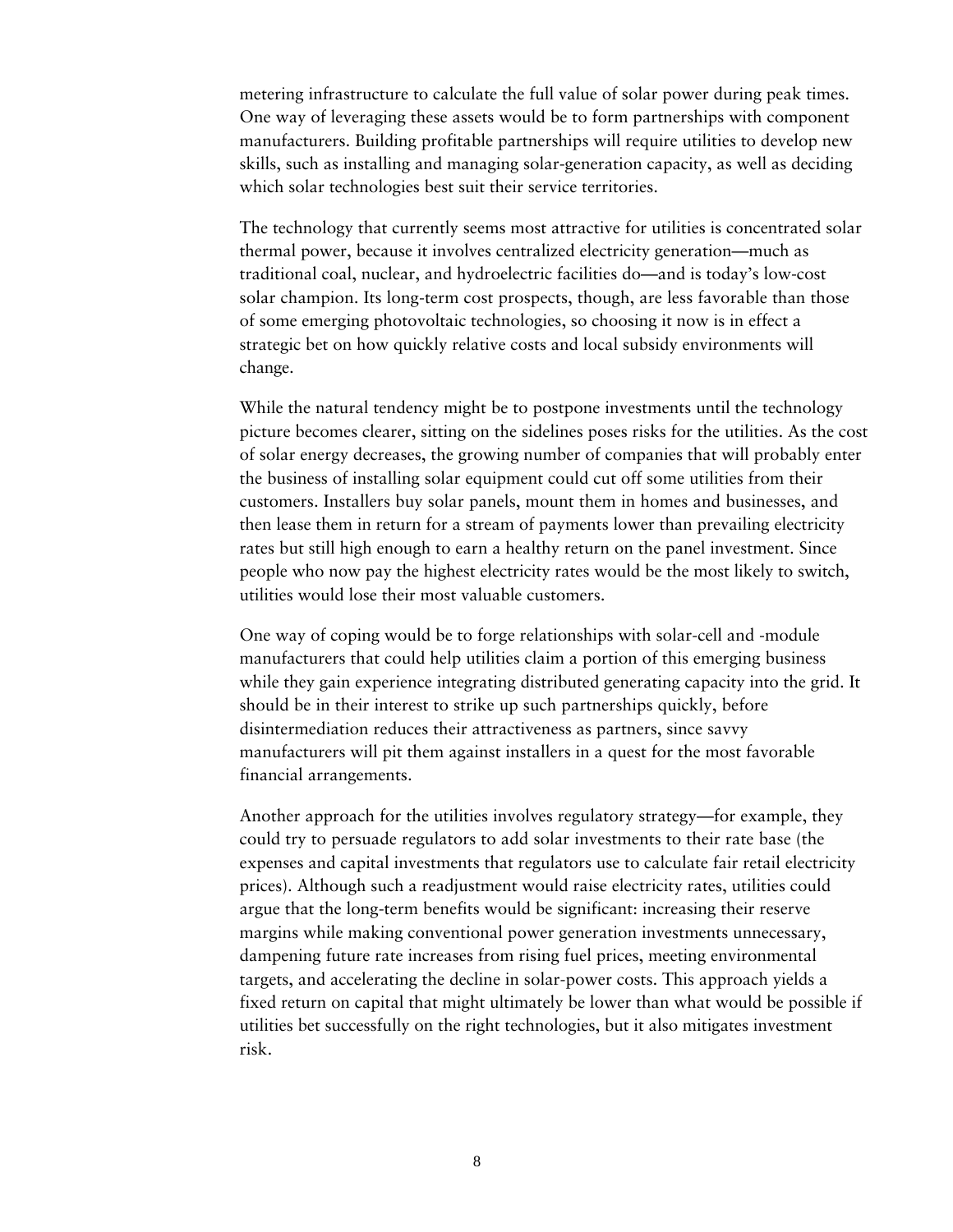# Governments and regulators

The decisions of regulators will affect not only utilities but also the entire solar sector. During the march to grid parity, well-understood and targeted subsidies will be critical to build the confidence of investors and attract capital. The impact of government policies in rapidly growing emerging markets such as China and India will be particularly important for the pace of the sector's growth. Our base-case forecasts do not include aggressive growth in these markets. But if China installed rooftop solar panels on, say, 13 percent of all new construction in 2020, the country would add 15 gigawatts of solar capacity a year, about 40 percent of the world's annual increase. Similarly, government policies encouraging the use of electric vehicles may also accelerate the growth of solar demand.

While the optimal regulations for different countries will vary considerably, all governments should focus on a few major factors.

- *Clarify objectives.* Before establishing policies, regulators must decide whether they want to increase energy security, lower carbon emissions, build a high-tech manufacturing cluster, create jobs for installers, or any combination of these goals. Once regulators have identified and prioritized them, appropriate policies can be developed to stimulate specific parts of the sector.
- *Reward production, not capacity.* Subsidizing capacity rewards all solar-power installations at the same rate, regardless of their cost-efficiency. Production-based programs, which reward companies only for generating electricity, create incentives to reduce costs and to focus initially on attractive areas with high levels of sunlight.
- *Phase out subsidies carefully.* In virtually every region of the world, solar subsidies are still crucial; in 2005, when they expired in Japan, capacity growth declined there significantly. But since solar power could eventually be cost competitive with conventional sources, regulators must adjust incentive structures over time and phase them out when grid parity is reached.

Solar energy is becoming more economically attractive. Component manufacturers, utilities, and regulators are making decisions now that will determine the scale, structure, and performance of this new sector. Technological uncertainty makes the choices difficult, but the opportunities—for companies to profit and for the world to become less dependent on fossil fuels—are significant.

#### **About the Authors**

**Peter Lorenz** is an associate principal in McKinsey's Houston office, where **Thomas Seitz** is a director; **Dickon Pinner** is a principal in the San Francisco office.